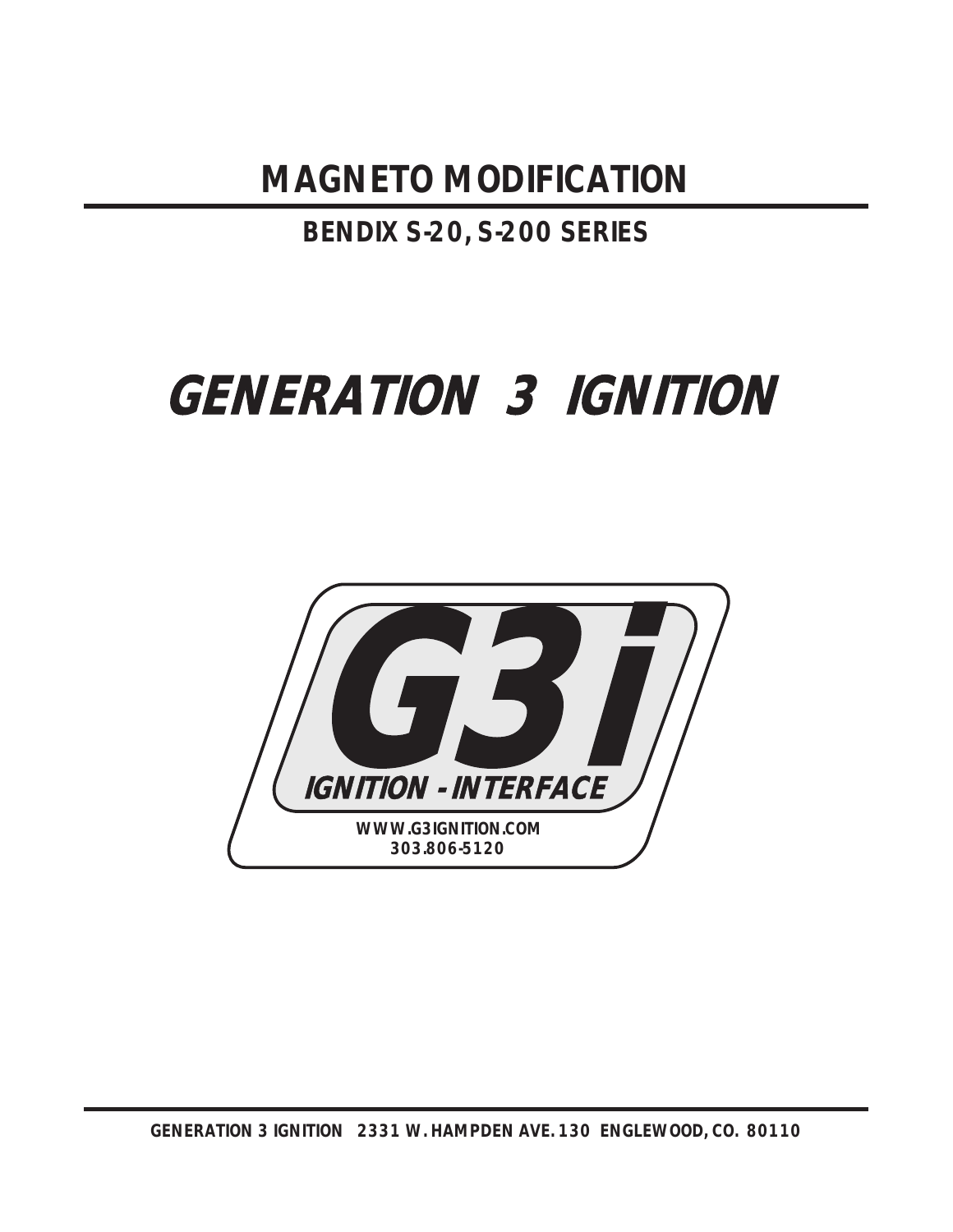# **BENDIX S-20, S-200 SERIES MAGNETO MODIFICATIONS:**

This section covers the most common modifications for Bendix S-20, S-200 series magnetos. The main factor to keep in mind is the location of the coil terminal stud. Prevent any chance of the terminal grounding out on/in the magneto housing and/or other magneto components. Keep all wires clear of any rotating parts and where there is any chance of wire chafing. The following modification examples are performed off the aircraft. A qualified technician familiar with aircraft ignition systems should do this modification. Follow the modification procedures for your specific magneto application.

## **BENDIX S-20, S-200 SERIES MODIFICATION:**

This section covers the most common modification examples for the installation of the ignition coil driver stud into the magneto contact points cover. These will usually not require coil lead wire to be lengthened or modified. **Example 1**: Top cover side modification. **Example 2:** Top cover retard cavity location. The main factor to keep in mind is to locate the coil terminal stud and connections away from any chance of grounding out on/in the magneto housing and/or other magneto components. Keep all wires clear of any rotating parts and where there is a chance of wire chafing. This is the most typical Bendix S-20, S-200 series modifications performed off the aircraft. A qualified technician familiar with aircraft ignition systems should do this modification. Follow the modification procedures for your specific magneto application

## **EXAMPLE 1: Cover Side location**

1. Remove the contact cover to gain access to the coil lead that is connected to the contact points. Remove both leads from the contacts. (Image 1a, 2a)



Image 1a **Image 1a** Image 2a





2. The coil lead is long enough to re-locate to the specified terminal location on the cover without any splicing. *Note: If the coil lead pigtail is to short to reach the new coil terminal stud location. Splice the coil lead with 18 awg tefzel or similar wire.* Crimp/solder and insulate with heat-shrink. (Image 3a)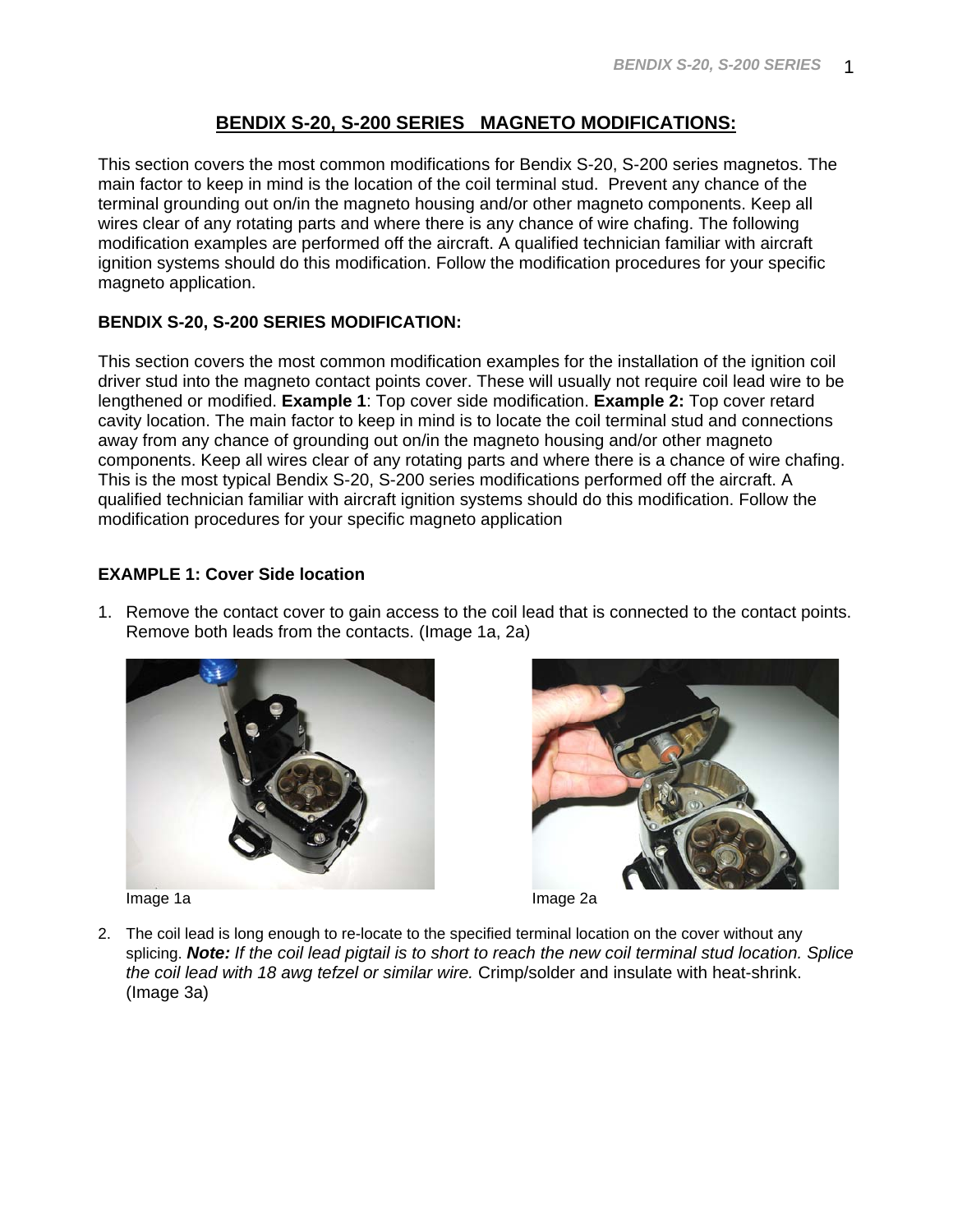

Image 3a

3. The gray area shown is the boundaries and is offset to the left for drilling the terminal hole to avoid spade terminal interference inside the cover. The coil terminal stud location is measured from the base of the cover. This distance is .375" to .875". From left screw casting edge measures .250: to .375". *Note: This is offset to the left. NOT centered between screw casting edges. This is a must for internal spade terminal clearance*. Drill a hole sized to .250" to accept the step washers and hardware. (Image 4a, 5a)





Image 5a

- Image 4a
- 4. The hardware is layout in order for the ignition coil terminal stud into the contact covers side. The male spade stud terminal will need to be bent to a 90° angle. (Image 6a, 7a)





Image 7a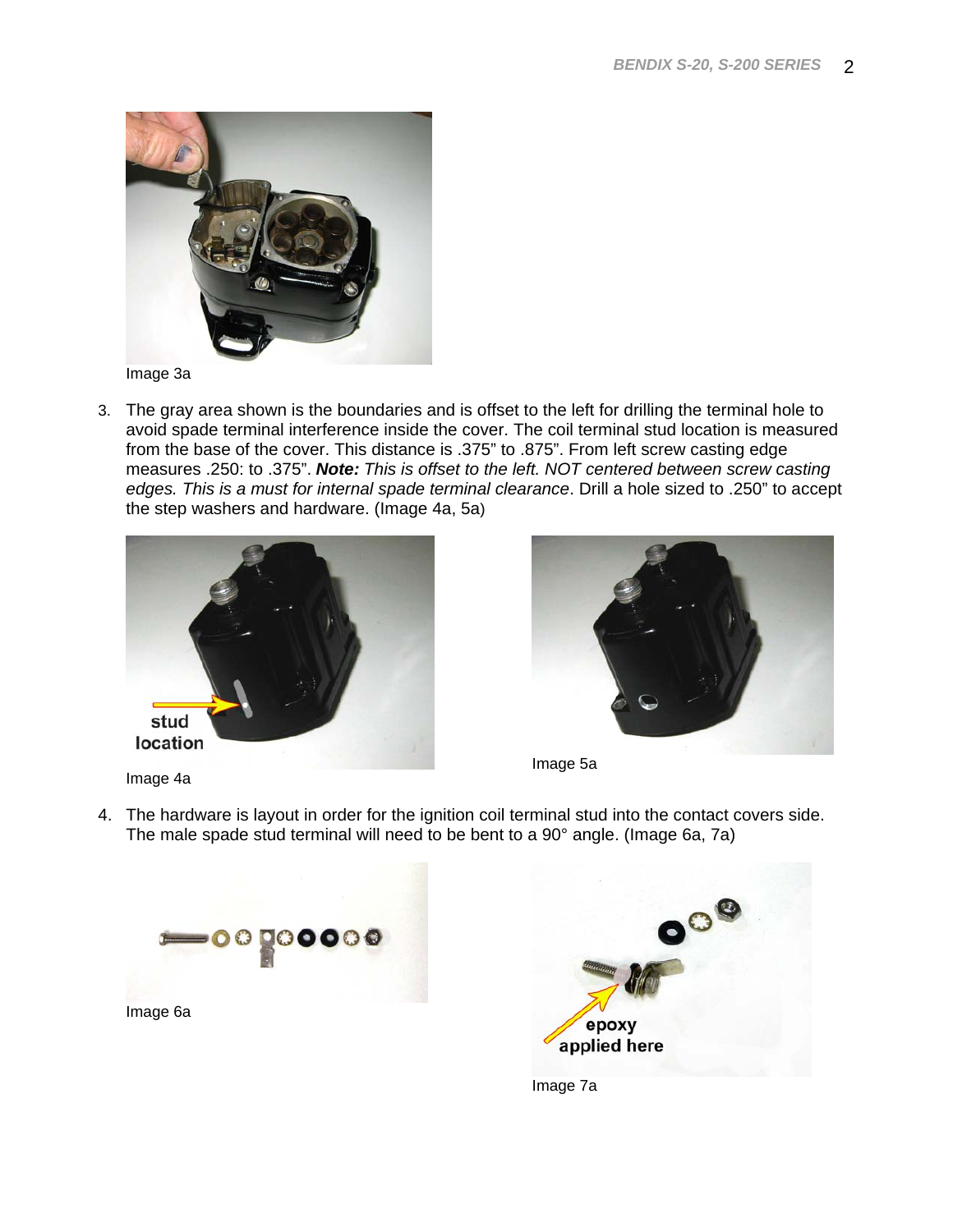5. Coil terminal stud installed with male flag terminal. *Note: Between the two insulating shoulder washers at the housing place a small amount of two-part epoxy for extra rotation resistance on the coil terminal stud.* Tighten to 20 – 25 in.-lbs. (Image 8a, 9a)





6. Connect the coil lead to the new installed spade terminal and capacitor to the contact set. Route the coil lead away from the point's cam and any moving parts to prevent interference chafing. *Note: Sometimes a small wire anchor can be used in a spare tapped hole to help retain and route the coil wire if there is concern. Note: Clean magneto housing of all drill chips and any type of contamination with compressed air before reassembly.* Double check and close up, torque contact breaker cover screws 20 – 25 in.-lbs, ready to install. (Image 9a, 10a, 11a)



Image 10a



Image 11a

### **EXAMPLE 2: Cover Retard Cavity location/ Tall rear cover**

1. This hardware is laid out in order to use the existing retard cavity in the in the points breaker cover for the coil access. The male spade stud terminal will need to be bent to a 90° angle. (Image 1b)

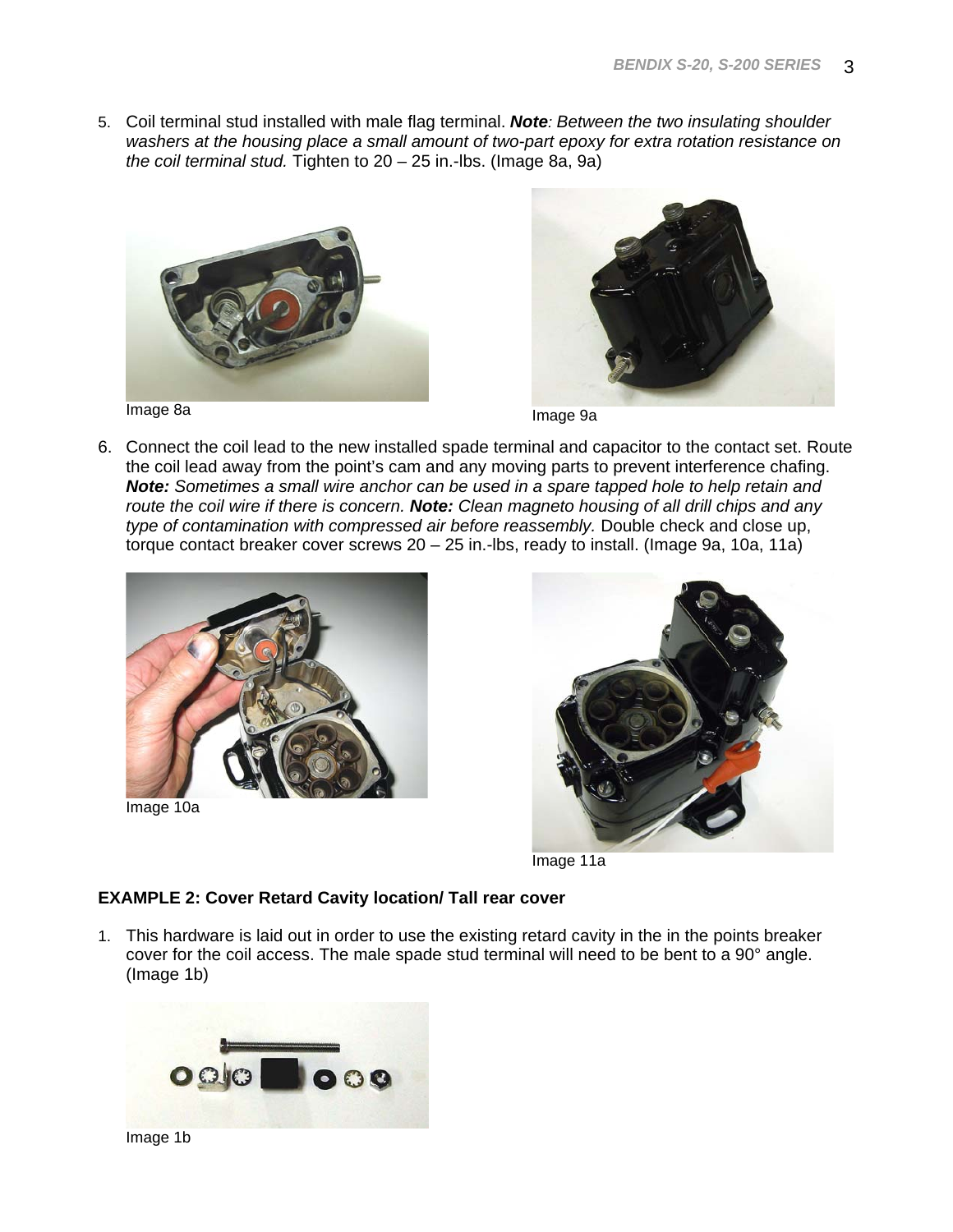2. Prior to installing the hardware through the retard cavity, place a small amount of nonconductive two-part epoxy (JB weld or similar) can be placed in the cavity where the bushing top edge/side is slid into the cover to prevent rotation. On the top of the cover install the step washer, internal star washer, and nut. Tighten to 20 – 25 in.-lbs. (Image 2b, 3b)



Image 2b



Image 3b

3. Connect the coil lead to the new installed spade terminal and capacitor to the contact set. Route the coil lead behind the capacitor lead and away from the points cam and any moving parts to prevent interference chafing. *Note: Sometimes a small wire anchor can be used in a spare tapped hole to help retain and route the coil wire if there is concern. Note: Clean magneto housing of all drill chips and any type of contamination with compressed air before reassembly.* Double check and close up, torque contact breaker cover screws 20 – 25 in.-lbs, ready to install. (Image 4b, 5b)



Image 4b



Image 5b